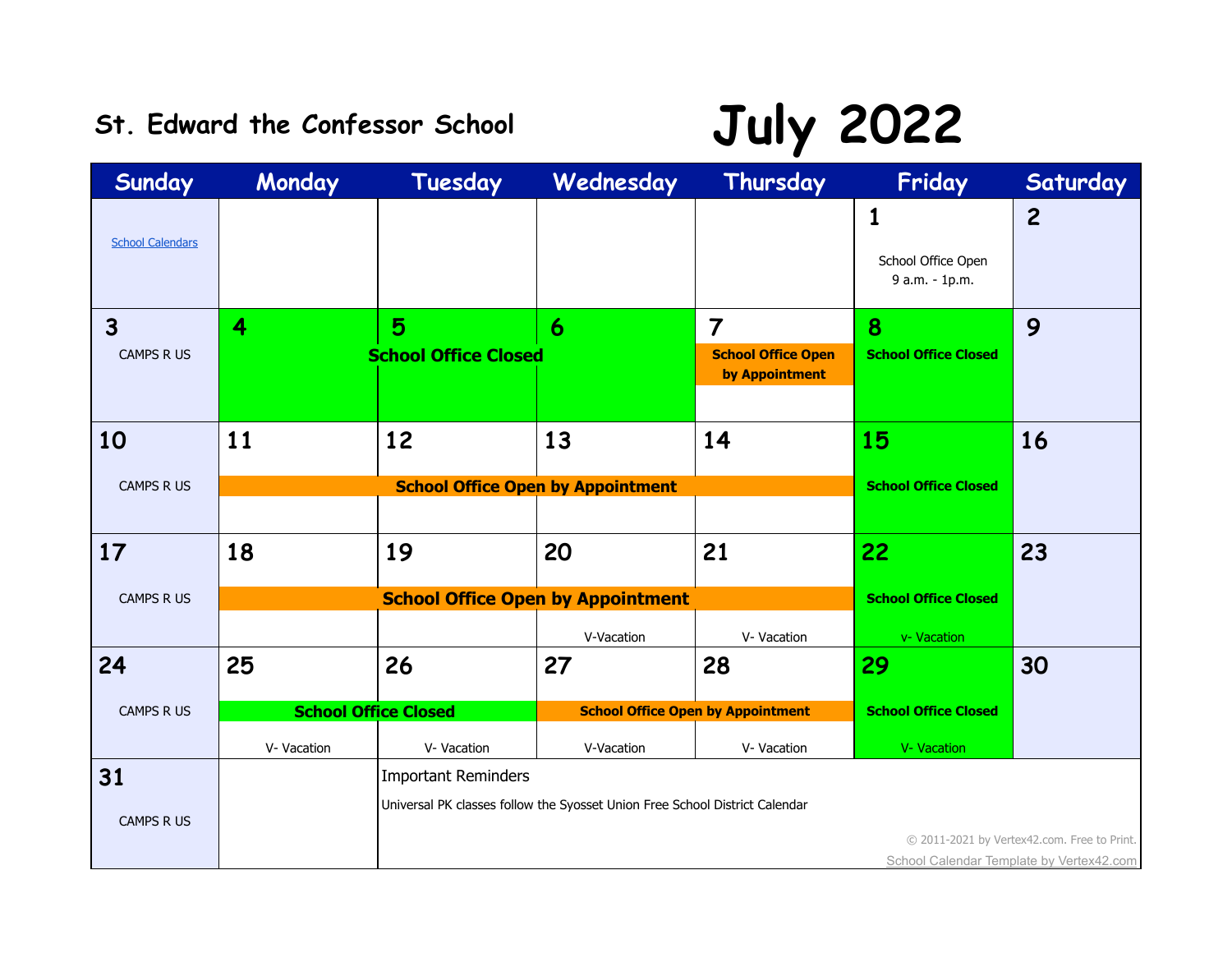### **St. Edward the Confessor School August 2022**

| Sunday                  | Monday                    | Tuesday                                             | Wednesday                                                                   | Thursday                    | Friday                                                  | Saturday                                    |
|-------------------------|---------------------------|-----------------------------------------------------|-----------------------------------------------------------------------------|-----------------------------|---------------------------------------------------------|---------------------------------------------|
|                         | $\mathbf{1}$              | $\overline{2}$                                      | 3                                                                           | 4                           | 5                                                       | $\boldsymbol{6}$                            |
|                         |                           |                                                     |                                                                             |                             |                                                         |                                             |
| <b>CAMPS R US</b>       |                           |                                                     | <b>School Office Closed</b>                                                 |                             |                                                         |                                             |
|                         |                           |                                                     |                                                                             |                             |                                                         |                                             |
| $\overline{7}$          | 8                         | 9                                                   | 10                                                                          | 11                          | 12                                                      | 13                                          |
|                         |                           |                                                     |                                                                             |                             |                                                         |                                             |
| <b>CAMPS R US</b>       |                           | <b>School Office Open by Appointment</b>            |                                                                             | <b>School office Closed</b> | <b>School Office Closed</b>                             |                                             |
|                         |                           |                                                     |                                                                             |                             |                                                         |                                             |
| 14                      | 15                        | 16                                                  | 17                                                                          | 18                          | 19                                                      | 20                                          |
| <b>CAMPS R US</b>       |                           | <b>School Office Open by Appointment</b>            | <b>School Office Closed</b>                                                 |                             |                                                         |                                             |
|                         |                           |                                                     | School Board MTG 6 p.m.                                                     |                             |                                                         |                                             |
| 21                      | 22                        | 23                                                  | 24                                                                          | 25                          | 26                                                      | 27                                          |
|                         |                           |                                                     |                                                                             |                             |                                                         |                                             |
| <b>Building Cleaing</b> |                           |                                                     | School Office Open 9 a.m. - 1 p.m.                                          |                             |                                                         |                                             |
|                         | Full Staff                | <b>Full Staff</b>                                   | Full Staff                                                                  | Full Staff                  | FullStaff                                               |                                             |
| 28                      | 29                        | 30                                                  | 31                                                                          |                             |                                                         |                                             |
|                         | First Day Teachers Return |                                                     |                                                                             |                             |                                                         |                                             |
|                         |                           | School Office Open 9 a.m. - 1 p.m.                  |                                                                             |                             |                                                         |                                             |
|                         | Full Staff                | <b>UPK Orientation 10 a.m.</b><br><b>Full Staff</b> | Full Staff                                                                  |                             |                                                         |                                             |
|                         |                           | Important Reminders                                 |                                                                             |                             |                                                         |                                             |
|                         |                           |                                                     | Universal PK classes follow the Syosset Union Free School District Calendar |                             |                                                         |                                             |
|                         |                           |                                                     |                                                                             |                             |                                                         | © 2011-2021 by Vertex42.com. Free to Print. |
|                         |                           |                                                     |                                                                             |                             | https://www.vertex42.com/calendars/school-calendar.html |                                             |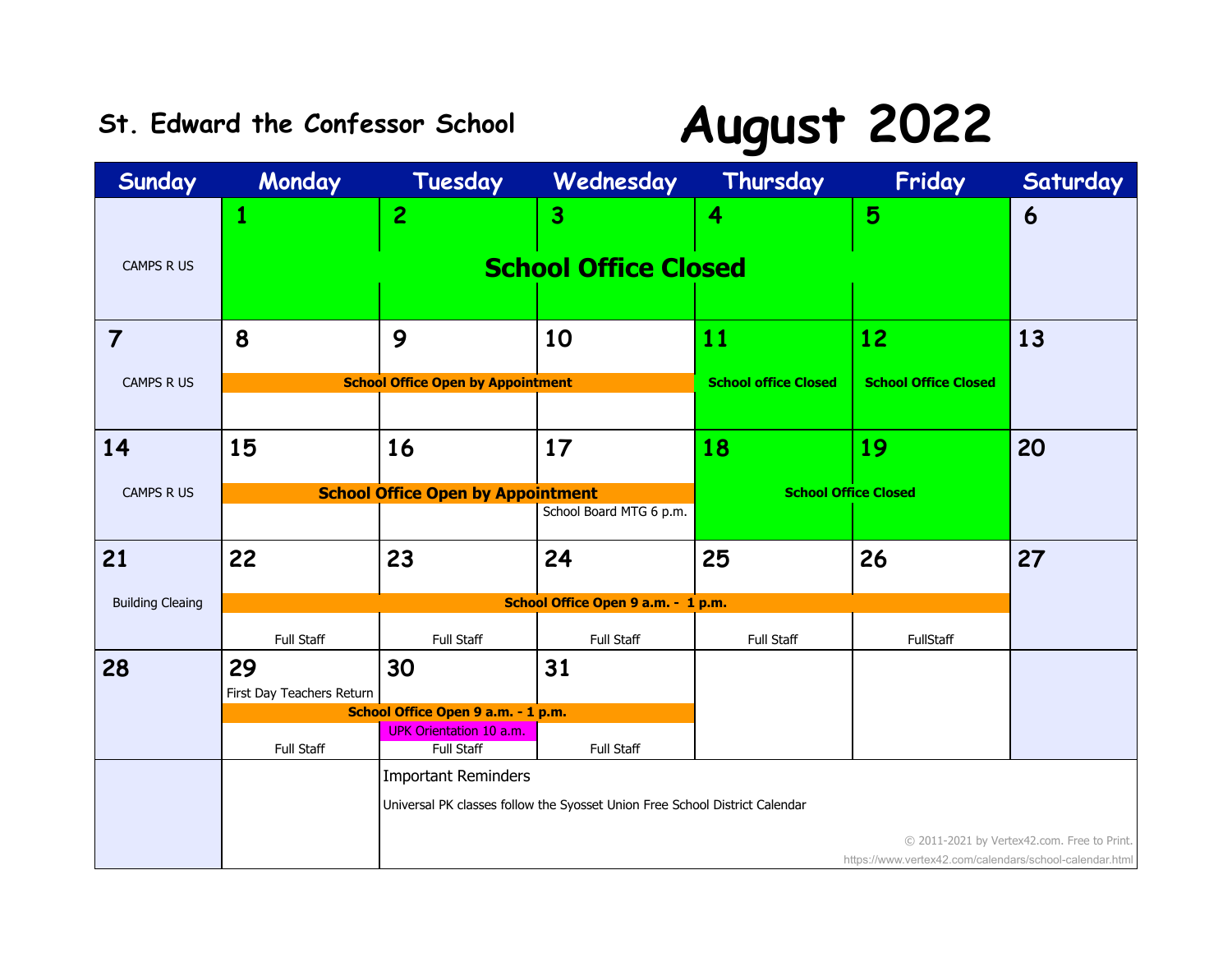### **St. Edward the Confessor School September 2022**

| Sunday                  | Monday                                          | Tuesday                                                               | Wednesday                                                                   | Thursday                                                  | Friday                                                  | Saturday                                    |
|-------------------------|-------------------------------------------------|-----------------------------------------------------------------------|-----------------------------------------------------------------------------|-----------------------------------------------------------|---------------------------------------------------------|---------------------------------------------|
|                         |                                                 |                                                                       |                                                                             | 1                                                         | $\overline{2}$                                          | $\mathbf{3}$                                |
|                         |                                                 |                                                                       |                                                                             | School Office Open by Appointment<br><b>First day UPK</b> | <b>School Office Closed</b>                             |                                             |
| $\overline{\mathbf{4}}$ | 5                                               | 6                                                                     | $\overline{7}$                                                              | Vinny/Taylor<br>8                                         | 9                                                       | 10                                          |
|                         | <b>Labor Day</b><br><b>School Office Closed</b> | <b>Professional Day #1</b><br><b>No School</b>                        | 11:30 Dismissal<br>K First Day                                              | PK Orientation 10 a.m.                                    | N Orientation 10 a.m.<br>PK First Day                   |                                             |
|                         |                                                 | K Orientation 1 p.m.                                                  | 1                                                                           | $\overline{2}$                                            | 3                                                       |                                             |
| 11                      | 12<br>N parent/child day<br>PK 9:30 -11:30      | 13<br>Back to School Night 6 p.m.<br>N 9:30 - 11:30<br>PK 9:30 -11:30 | 14<br>N 9:30 -11:30                                                         | 15                                                        | 16                                                      | 17                                          |
|                         | 4                                               | 5                                                                     | 6                                                                           | $\overline{7}$                                            | 8                                                       |                                             |
| 18                      | 19                                              | 20<br>School Board MTG                                                | 21                                                                          | 22                                                        | 23                                                      | 24<br>60th Anniversary Gala                 |
|                         | <b>I-Ready</b>                                  | <b>I-Ready</b>                                                        | <b>I-Ready</b>                                                              | I-Ready                                                   | I-Ready                                                 | Car Raffle                                  |
|                         | 9                                               | $10\,$                                                                | 11                                                                          | 12                                                        | 13                                                      |                                             |
| 25                      | 26                                              | 27                                                                    | 28                                                                          | 29                                                        | 30                                                      |                                             |
|                         | 14                                              | 15                                                                    | 16                                                                          | 17                                                        | 18                                                      |                                             |
|                         |                                                 | <b>Important Reminders</b>                                            |                                                                             |                                                           |                                                         |                                             |
|                         |                                                 |                                                                       | Universal PK classes follow the Syosset Union Free School District Calendar |                                                           |                                                         |                                             |
|                         |                                                 |                                                                       |                                                                             |                                                           |                                                         | © 2011-2021 by Vertex42.com. Free to Print. |
|                         |                                                 | $18 + 1$                                                              |                                                                             |                                                           | https://www.vertex42.com/calendars/school-calendar.html |                                             |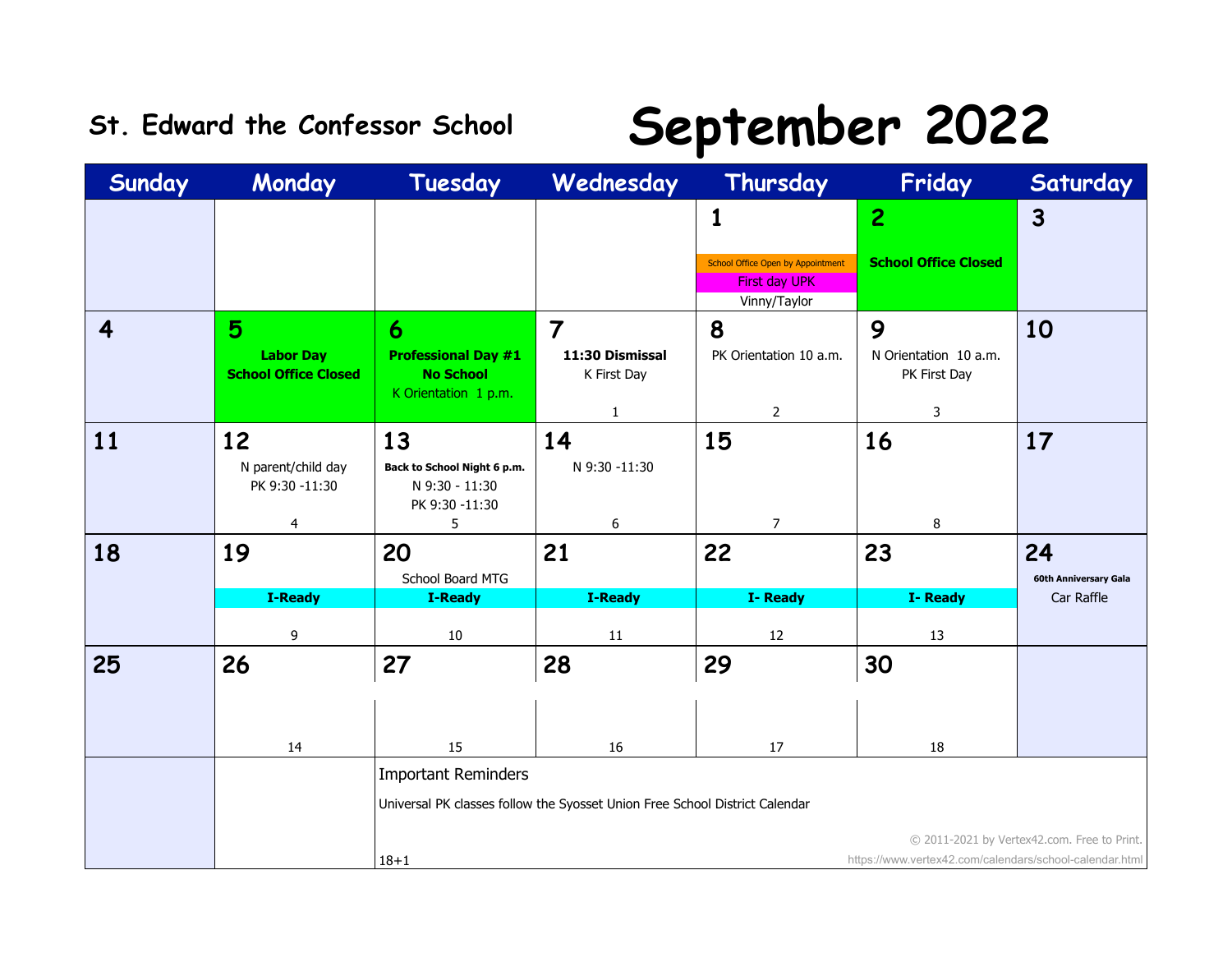### St. Edward the Confessor School **October 2022**

| Sunday         | Monday                                  | Tuesday                 | Wednesday                                                                   | Thursday                 | Friday                                                  | Saturday                                    |
|----------------|-----------------------------------------|-------------------------|-----------------------------------------------------------------------------|--------------------------|---------------------------------------------------------|---------------------------------------------|
|                |                                         |                         |                                                                             |                          |                                                         | 1                                           |
|                |                                         |                         |                                                                             |                          |                                                         |                                             |
| $\overline{c}$ | $\overline{3}$                          | $\overline{\mathbf{4}}$ | 5                                                                           | 6                        | $\overline{7}$                                          | 8                                           |
|                |                                         |                         |                                                                             |                          |                                                         |                                             |
|                | 19                                      | $20\,$                  | $21\,$                                                                      | 22                       | 23                                                      |                                             |
| 9              | 10                                      | 11                      | 12                                                                          | 13                       | 14                                                      | 15                                          |
|                |                                         |                         |                                                                             |                          |                                                         |                                             |
|                | <b>Columbus Day</b><br><b>No School</b> |                         |                                                                             | Family STEM Night 6 p.m. |                                                         |                                             |
|                |                                         | 24                      | 25                                                                          | $26\,$                   | $27\,$                                                  |                                             |
| 16             | 17                                      | 18                      | 19                                                                          | 20                       | 21                                                      | 22                                          |
|                |                                         | School Board MTG        |                                                                             |                          |                                                         |                                             |
|                | 28                                      | 29                      | $30\,$                                                                      | 31                       | 32                                                      |                                             |
| 23             | 24                                      | 25                      | 26                                                                          | 27                       | 28                                                      | 29                                          |
|                |                                         |                         |                                                                             |                          | <b>No School</b>                                        |                                             |
|                |                                         |                         |                                                                             |                          |                                                         |                                             |
|                | 33                                      | 34                      | 35                                                                          | 36                       | <b>DTC - PD # 2</b>                                     |                                             |
| 30             | 31                                      | Important Reminders     |                                                                             |                          |                                                         |                                             |
|                |                                         |                         | Universal PK classes follow the Syosset Union Free School District Calendar |                          |                                                         |                                             |
|                |                                         |                         |                                                                             |                          |                                                         |                                             |
|                |                                         |                         |                                                                             |                          |                                                         | © 2011-2021 by Vertex42.com. Free to Print. |
|                | 37                                      | $19 + 1$                |                                                                             |                          | https://www.vertex42.com/calendars/school-calendar.html |                                             |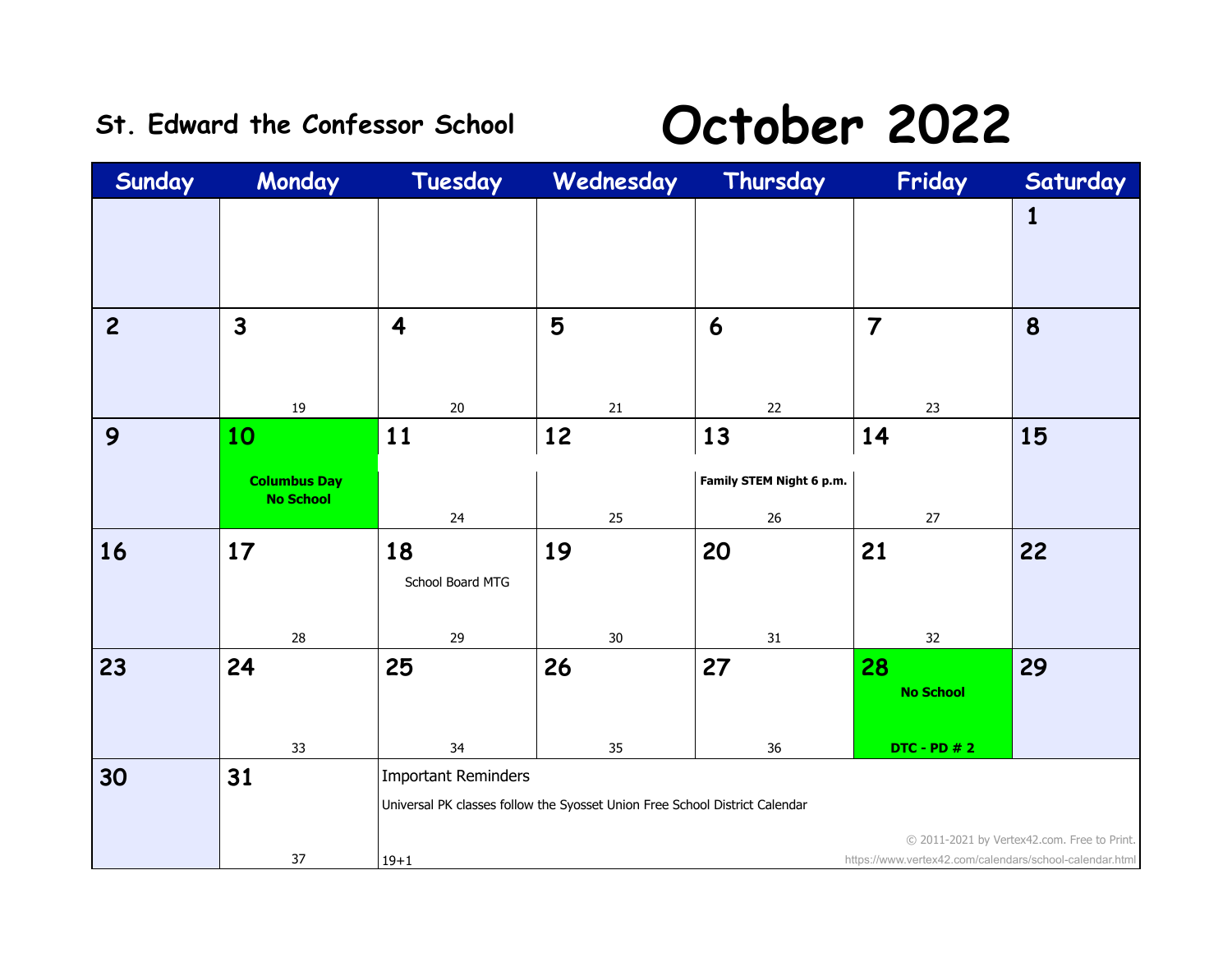### **St. Edward the Confessor School November 2022**

| Sunday | Monday                       | Tuesday                                                        | Wednesday                                                                   | Thursday                                    | Friday                                                  | Saturday                                    |
|--------|------------------------------|----------------------------------------------------------------|-----------------------------------------------------------------------------|---------------------------------------------|---------------------------------------------------------|---------------------------------------------|
|        |                              | 1<br><b>All Saints Day</b><br><b>School Wide Day of Prayer</b> | $\overline{c}$                                                              | $\mathbf{3}$                                | $\overline{\mathbf{4}}$                                 | 5<br><b>Confirmation 2022</b>               |
|        |                              | 38                                                             | 39                                                                          | 40                                          | 41                                                      |                                             |
| 6      | $\overline{7}$               | 8                                                              | 9                                                                           | 10                                          | 11                                                      | 12                                          |
|        | 42                           | 43                                                             | 44                                                                          | 45                                          | <b>School Closed</b><br><b>Veterans' Day</b>            |                                             |
| 13     | 14                           | 15<br>School Board MTG                                         | 16                                                                          | 17                                          | 18                                                      | 19                                          |
|        | 46                           | 47                                                             | 48                                                                          | 49                                          | 50                                                      |                                             |
| 20     | 21                           | 22                                                             | 23                                                                          | 24                                          | 25                                                      | 26                                          |
|        |                              |                                                                | 11:30 Dismissal                                                             | <b>School Closed</b><br><b>Thanksgiving</b> | <b>School Closed</b><br><b>Thanksgiving</b>             |                                             |
| 27     | 51<br>28                     | 52                                                             | 53<br>30                                                                    |                                             |                                                         |                                             |
|        | <b>Advent Morning Prayer</b> | 29                                                             |                                                                             |                                             |                                                         |                                             |
|        | 54                           | 55                                                             | 56                                                                          |                                             |                                                         |                                             |
|        |                              | <b>Important Reminders</b>                                     |                                                                             |                                             |                                                         |                                             |
|        |                              |                                                                | Universal PK classes follow the Syosset Union Free School District Calendar |                                             |                                                         |                                             |
|        |                              |                                                                |                                                                             |                                             |                                                         | © 2011-2021 by Vertex42.com. Free to Print. |
|        |                              | 19                                                             |                                                                             |                                             | https://www.vertex42.com/calendars/school-calendar.html |                                             |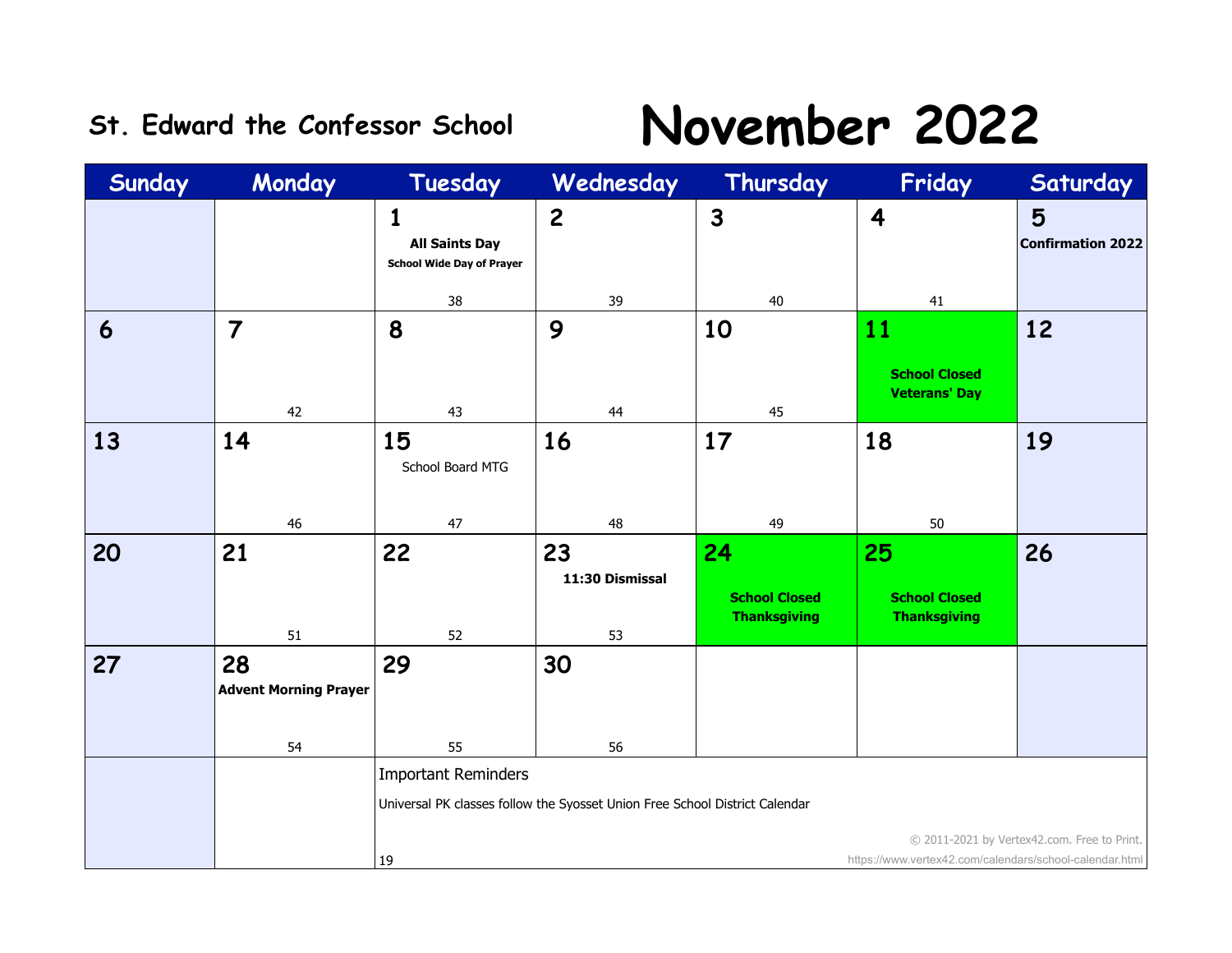### **St. Edward the Confessor School December 2022**

| Sunday | Monday                                                                                            | Tuesday                                                                                                         | Wednesday                                         | Thursday                                          | Friday                                                                     | Saturday                                    |
|--------|---------------------------------------------------------------------------------------------------|-----------------------------------------------------------------------------------------------------------------|---------------------------------------------------|---------------------------------------------------|----------------------------------------------------------------------------|---------------------------------------------|
|        |                                                                                                   |                                                                                                                 |                                                   | 1<br>57                                           | $\overline{c}$<br>58                                                       | $\mathbf{3}$                                |
| 4      | 5<br><b>Advent Morning Prayer</b><br>59                                                           | 6<br>60                                                                                                         | $\overline{7}$<br>61                              | 8<br><b>School Day of Prayer</b><br>62            | 9<br>Feast of the Immaculate Conception Assessment Cards Distributed<br>63 | 10                                          |
| 11     | 12<br><b>Advent Morning Prayer</b><br><b>Assessment Card Conferences</b><br>11:30 Dismissal<br>64 | 13<br>65                                                                                                        | 14<br>66                                          | 15<br>67                                          | 16<br>68                                                                   | 17                                          |
| 18     | 19<br>69                                                                                          | 20<br>Advent Morning Prayer Christmas Concert 7 p.m.<br>70                                                      | 21<br>N Navity 1:15 p.m.<br>71                    | 22<br>PK + K Nativity 1:15 p.m.<br>72             | 23<br><b>No School</b><br><b>Christmas Recess</b>                          | 24                                          |
| 25     | 26<br><b>No School</b><br><b>Christmas Recess</b>                                                 | 27<br><b>No School</b><br><b>Christmas Recess</b>                                                               | 28<br><b>No School</b><br><b>Christmas Recess</b> | 29<br><b>No School</b><br><b>Christmas Recess</b> | 30<br><b>No School</b><br><b>Christmas Recess</b>                          | 31                                          |
|        |                                                                                                   | <b>Important Reminders</b><br>Universal PK classes follow the Syosset Union Free School District Calendar<br>16 |                                                   |                                                   | https://www.vertex42.com/calendars/school-calendar.html                    | © 2011-2021 by Vertex42.com. Free to Print. |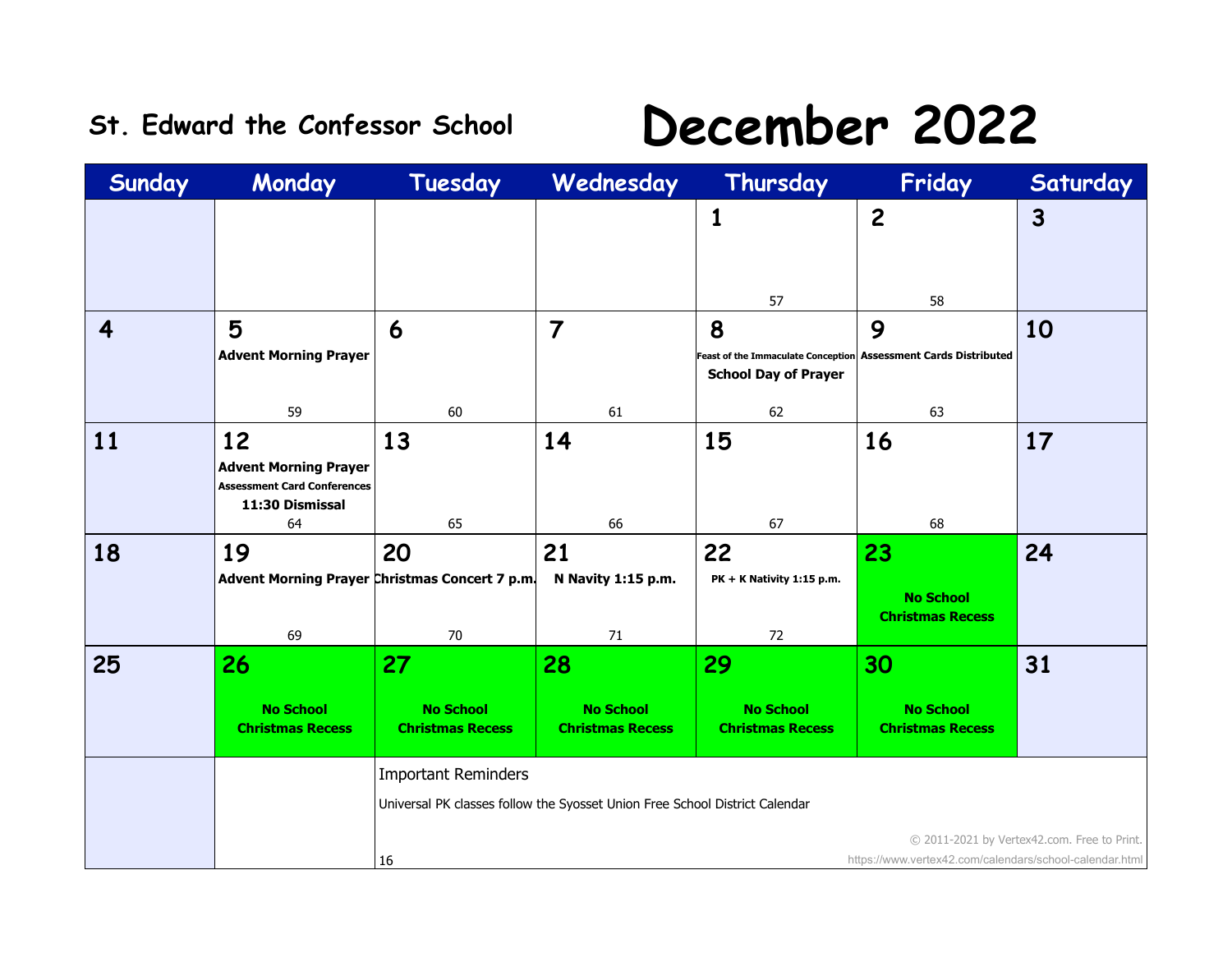## **St. Edward the Confessor School January 2023**

| Sunday                                            | Monday                                                             | Tuesday                                                                     | Wednesday                                | Thursday | Friday                                                  | Saturday                                    |  |
|---------------------------------------------------|--------------------------------------------------------------------|-----------------------------------------------------------------------------|------------------------------------------|----------|---------------------------------------------------------|---------------------------------------------|--|
| $\mathbf{1}$                                      | $\overline{2}$                                                     | $\mathbf{3}$                                                                | $\overline{\mathbf{4}}$                  | 5        | 6                                                       | $\overline{7}$                              |  |
|                                                   | <b>No School</b><br><b>Christmas Recess</b>                        | 73                                                                          | 74                                       | 75       | 76                                                      |                                             |  |
| 8                                                 | 9                                                                  | 10<br>School Board MTG                                                      | 11                                       | 12       | 13                                                      | 14                                          |  |
|                                                   | 77                                                                 | 78                                                                          | 79                                       | 80       | 81                                                      |                                             |  |
| 15                                                | <b>16</b><br><b>No School</b><br><b>Dr. Martin Luther King Jr.</b> | 17<br>Winter Band Concert 7 p.m.                                            | 18                                       | 19       | 20                                                      | 21                                          |  |
|                                                   |                                                                    | 82                                                                          | 83                                       | 84       | 85                                                      |                                             |  |
| 22                                                | 23                                                                 | 24                                                                          | 25                                       | 26       | 27                                                      | 28                                          |  |
|                                                   |                                                                    |                                                                             | <b>I-Ready Diagnostic # 2 Grades K-8</b> |          |                                                         |                                             |  |
|                                                   | 86                                                                 | 87                                                                          | 88                                       | 89       | 90                                                      |                                             |  |
| 29                                                | 30                                                                 | 31                                                                          |                                          |          |                                                         |                                             |  |
| CSW Mass 9:30 a.m.<br>pen House 10:30 - 12:30 p.m | <b>CSW 2023</b>                                                    | <b>CSW 2023</b>                                                             |                                          |          |                                                         |                                             |  |
|                                                   | 91                                                                 | 92                                                                          |                                          |          |                                                         |                                             |  |
|                                                   |                                                                    | <b>Important Reminders</b>                                                  |                                          |          |                                                         |                                             |  |
|                                                   |                                                                    | Universal PK classes follow the Syosset Union Free School District Calendar |                                          |          |                                                         |                                             |  |
|                                                   |                                                                    |                                                                             |                                          |          |                                                         | © 2011-2021 by Vertex42.com. Free to Print. |  |
|                                                   |                                                                    | 20                                                                          |                                          |          | https://www.vertex42.com/calendars/school-calendar.html |                                             |  |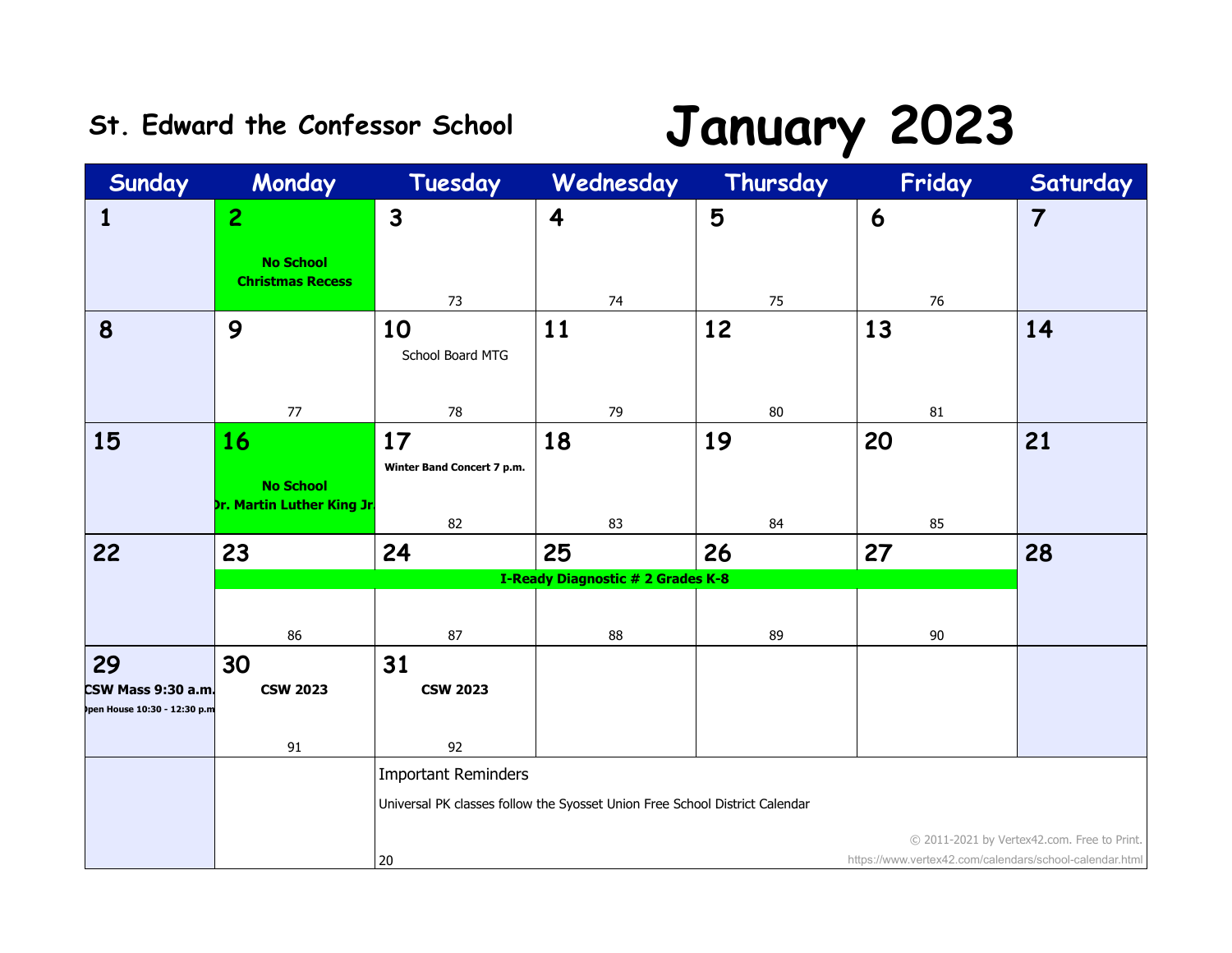## St. Edward the Confessor School **February 2023**

| Sunday | Monday                                                 | Tuesday                                                                                                                    | Wednesday                                                                      | Thursday                                               | Friday                                                  | Saturday |  |
|--------|--------------------------------------------------------|----------------------------------------------------------------------------------------------------------------------------|--------------------------------------------------------------------------------|--------------------------------------------------------|---------------------------------------------------------|----------|--|
|        |                                                        |                                                                                                                            | 1<br><b>CSW 2023</b>                                                           | $\mathbf{2}$<br><b>CSW 2023</b>                        | $\mathbf{3}$<br><b>CSW 2023</b>                         | 4        |  |
|        |                                                        |                                                                                                                            | 93                                                                             | 94                                                     | 95                                                      |          |  |
| 5      | 6                                                      | $\overline{7}$<br>School Board Mtg                                                                                         | 8                                                                              | 9                                                      | 10<br>11:30 Dismissal                                   | 11       |  |
|        | 96                                                     | 97                                                                                                                         | 98                                                                             | 99                                                     | 100                                                     |          |  |
| 12     | 13                                                     | 14                                                                                                                         | 15                                                                             | 16                                                     | 17<br><b>Father-Daughter Dance</b>                      | 18       |  |
|        | 101                                                    | 102                                                                                                                        | 103                                                                            | 104                                                    | 105                                                     |          |  |
| 19     | 20<br><b>School Closed</b><br><b>Mid Winter Recess</b> | 21<br><b>School Closed</b><br><b>Mid Winter Recess</b>                                                                     | 22<br><b>Ash Wednesday</b><br><b>School Closed</b><br><b>Mid Winter Recess</b> | 23<br><b>School Closed</b><br><b>Mid Winter Recess</b> | 24<br><b>School Closed</b><br><b>Mid Winter Recess</b>  | 25       |  |
| 26     | 27<br><b>Lenten Morning Prayer</b><br>106              | 28<br>107                                                                                                                  |                                                                                |                                                        |                                                         |          |  |
|        |                                                        | <b>Important Reminders</b>                                                                                                 |                                                                                |                                                        |                                                         |          |  |
|        |                                                        | Universal PK classes follow the Syosset Union Free School District Calendar<br>© 2011-2021 by Vertex42.com. Free to Print. |                                                                                |                                                        |                                                         |          |  |
|        |                                                        | 15                                                                                                                         |                                                                                |                                                        | https://www.vertex42.com/calendars/school-calendar.html |          |  |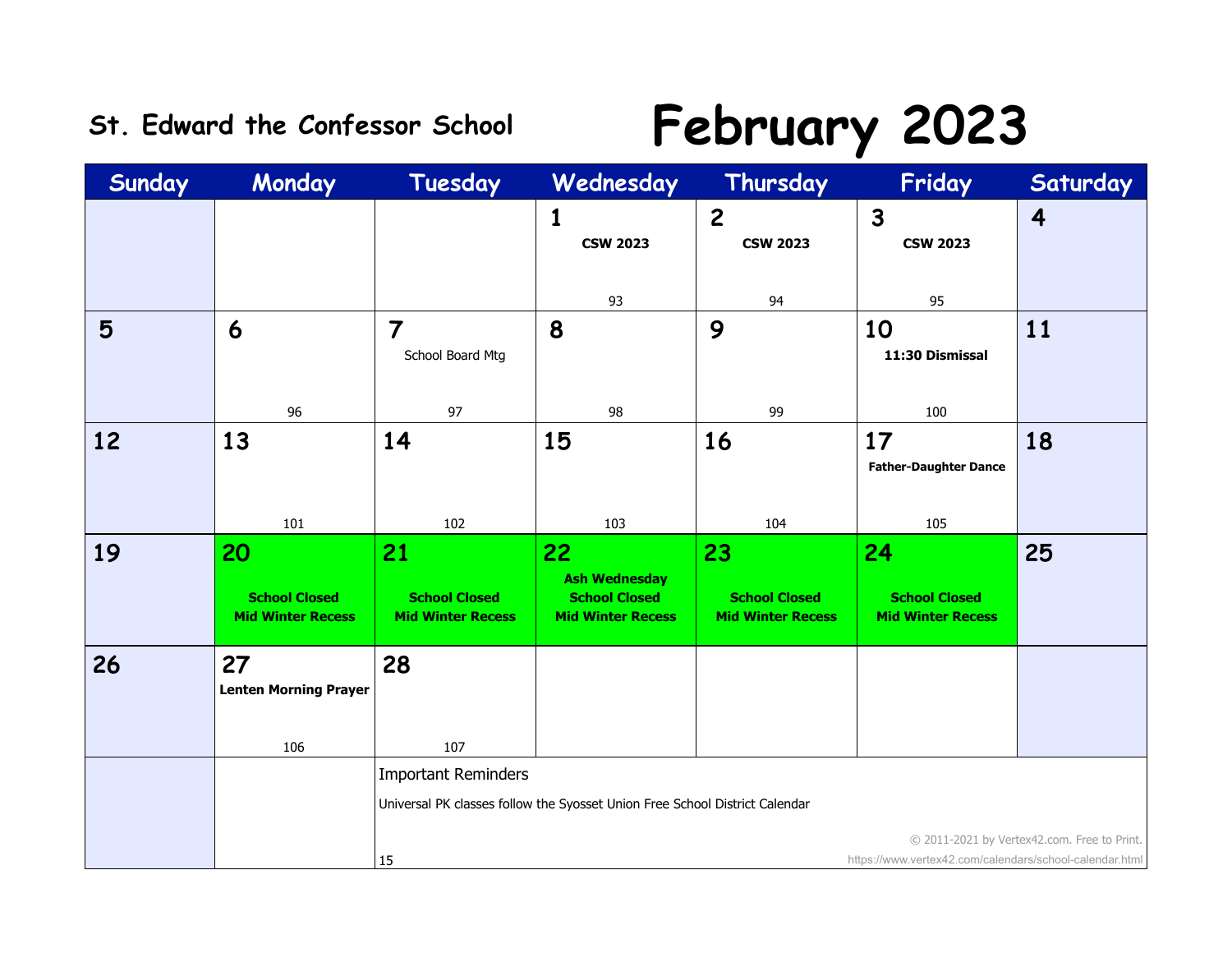## St. Edward the Confessor School **March 2023**

| Sunday | Monday                                                                                            | Tuesday                                | Wednesday                                                                   | Thursday                             | Friday                                                        | Saturday                                    |
|--------|---------------------------------------------------------------------------------------------------|----------------------------------------|-----------------------------------------------------------------------------|--------------------------------------|---------------------------------------------------------------|---------------------------------------------|
|        |                                                                                                   |                                        | 1<br>108                                                                    | $\overline{c}$<br>109                | $\mathbf{3}$<br>110                                           | $\overline{\mathbf{4}}$                     |
| 5      | 6<br><b>Lenten Morning Prayer</b>                                                                 | $\overline{7}$                         | 8                                                                           | 9                                    | 10                                                            | 11                                          |
|        |                                                                                                   |                                        | <b>Literarcy Week</b>                                                       |                                      |                                                               |                                             |
|        | 111                                                                                               | 112                                    | 113                                                                         | 114                                  | 115                                                           |                                             |
| 12     | 13<br><b>Lenten Morning Prayer</b>                                                                | 14<br>School Board MTG                 | 15                                                                          | 16                                   | 17<br><b>Assessment Card Distribution</b><br><b>No School</b> | 18<br><b>Triple Century</b>                 |
|        | 116                                                                                               | 117                                    | 118                                                                         | 119                                  | <b>Professional Day #3</b>                                    |                                             |
| 19     | 20<br>11:30 Dismissal<br><b>Parent Teacher Conferences</b><br><b>Lenten Morning Prayer</b><br>120 | 21<br>121                              | 22<br>122                                                                   | 23<br>Middle School STEM Fair<br>123 | 24<br>124                                                     | 25                                          |
| 26     | 27<br><b>Lenten Morning Prayer</b>                                                                | 28                                     | 29                                                                          | 30                                   | 31                                                            |                                             |
|        | 125                                                                                               | 126                                    | 127                                                                         | 128                                  | 129                                                           |                                             |
|        |                                                                                                   | <b>Important Reminders</b><br>$22 + 1$ | Universal PK classes follow the Syosset Union Free School District Calendar |                                      | https://www.vertex42.com/calendars/school-calendar.html       | © 2011-2021 by Vertex42.com. Free to Print. |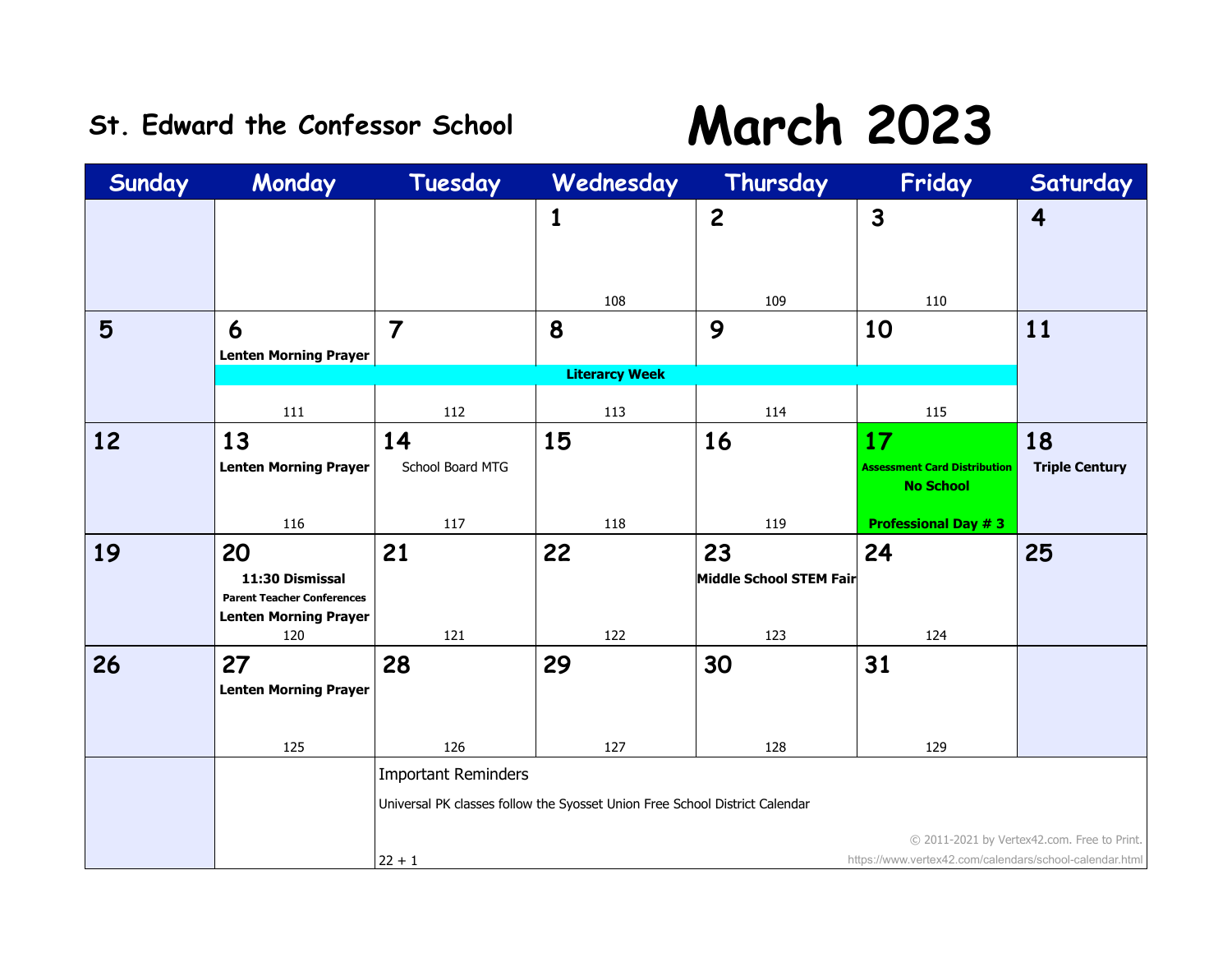### St. Edward the Confessor School **April 2023**

| Sunday         | Monday                                                | Tuesday                                      | Wednesday                                                                   | Thursday                                                     | Friday                                                   | Saturday                                    |
|----------------|-------------------------------------------------------|----------------------------------------------|-----------------------------------------------------------------------------|--------------------------------------------------------------|----------------------------------------------------------|---------------------------------------------|
|                |                                                       |                                              |                                                                             |                                                              |                                                          | 1                                           |
| $\overline{c}$ | $\overline{3}$<br><b>Lenten Morning Prayer</b><br>130 | 4<br>131                                     | 5<br>11:30 Dismissal<br><b>School Retreat Day</b><br>132                    | $\boldsymbol{6}$<br><b>Holy Thursday</b><br><b>No School</b> | $\overline{7}$<br><b>Good Friday</b><br><b>No School</b> | 8                                           |
| 9              | 10<br><b>Easter Week</b><br><b>No School</b>          | 11<br><b>Easter Week</b><br><b>No School</b> | 12<br><b>Easter Week</b><br><b>No School</b>                                | 13<br><b>Easter Week</b><br><b>No School</b>                 | 14<br><b>Easter Week</b><br><b>No School</b>             | 15                                          |
| 16             | 17                                                    | 18                                           | 19                                                                          | 20                                                           | 21                                                       | 22                                          |
|                |                                                       |                                              |                                                                             | <b>NYS ELA State Test Grades 4 and 6</b>                     |                                                          |                                             |
|                | 133                                                   | 134                                          | 135                                                                         | 136                                                          | 137                                                      |                                             |
| 23             | 24                                                    | 25                                           | 26<br><b>8th Grade Class Trip</b>                                           | 27                                                           | 28                                                       | 29                                          |
|                | 138                                                   | 139                                          | 140                                                                         | 141                                                          | 142                                                      |                                             |
| 30             |                                                       | <b>Important Reminders</b>                   |                                                                             |                                                              |                                                          |                                             |
|                |                                                       |                                              | Universal PK classes follow the Syosset Union Free School District Calendar |                                                              |                                                          |                                             |
|                |                                                       | 13                                           |                                                                             |                                                              | https://www.vertex42.com/calendars/school-calendar.html  | © 2011-2021 by Vertex42.com. Free to Print. |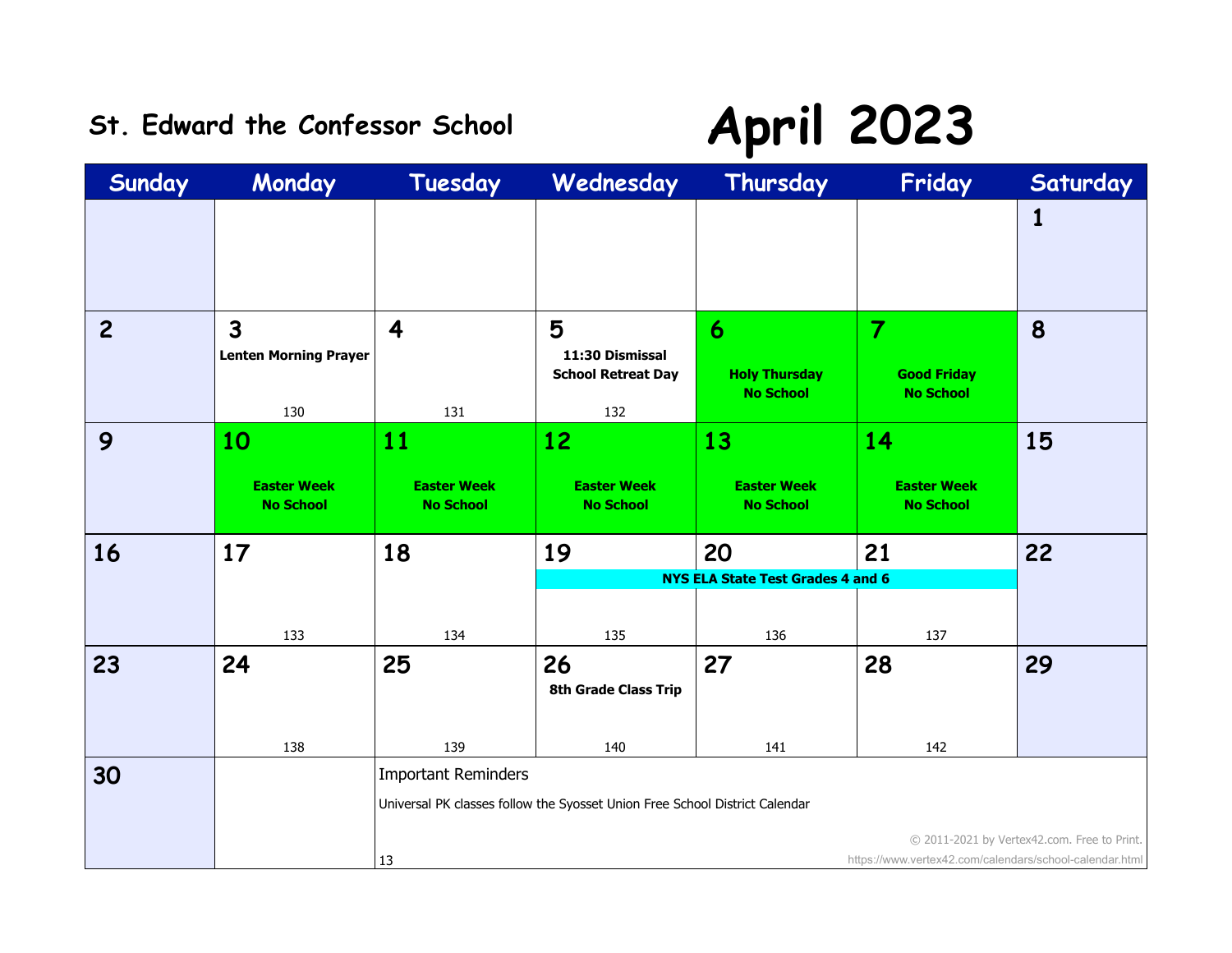## St. Edward the Confessor School **May 2023**

| Sunday                                   | Monday                                            | Tuesday                              | Wednesday                                                                   | Thursday                                                                  | Friday                                                  | Saturday                                    |
|------------------------------------------|---------------------------------------------------|--------------------------------------|-----------------------------------------------------------------------------|---------------------------------------------------------------------------|---------------------------------------------------------|---------------------------------------------|
|                                          | 1                                                 | $\overline{2}$<br>School Board MTG   | $\mathbf{3}$                                                                | $\overline{\mathbf{4}}$<br><b>New York State Math Test Grades 4 and 6</b> | 5<br><b>Aquinas Expo</b>                                | 6                                           |
|                                          | 143                                               | 144                                  | 145                                                                         | 146                                                                       | 147                                                     |                                             |
| $\overline{7}$<br>Catholic School Sunday | 8                                                 | 9                                    | 10                                                                          | 11                                                                        | 12                                                      | 13                                          |
|                                          | 148                                               | 149                                  | 150                                                                         | 151                                                                       | 152                                                     |                                             |
| 14                                       | 15                                                | 16                                   | 17                                                                          | 18                                                                        | 19                                                      | 20                                          |
|                                          |                                                   |                                      | <b>I-Ready Diagnostic # 3 Grades K-8</b>                                    |                                                                           | <b>Spring Musical</b>                                   | <b>Spring Musical</b>                       |
|                                          | 153                                               | 154                                  | 155                                                                         | 156                                                                       | 157                                                     |                                             |
| 21                                       | 22                                                | 23                                   | 24                                                                          | 25                                                                        | 26                                                      | 27                                          |
|                                          |                                                   | <b>Spring Art and Music Festival</b> | <b>Field Day Grades 5-8</b>                                                 |                                                                           | <b>No School</b><br><b>Schools Closed</b>               |                                             |
|                                          | 158                                               | 159                                  | 160                                                                         | 161                                                                       |                                                         |                                             |
| 28                                       | 29<br><b>School Closed</b><br><b>Memorial Day</b> | 30                                   | 31<br><b>Field Day Grades K-4</b>                                           |                                                                           |                                                         |                                             |
|                                          |                                                   | 162                                  | 163                                                                         |                                                                           |                                                         |                                             |
|                                          |                                                   | <b>Important Reminders</b>           |                                                                             |                                                                           |                                                         |                                             |
|                                          |                                                   |                                      | Universal PK classes follow the Syosset Union Free School District Calendar |                                                                           |                                                         |                                             |
|                                          |                                                   |                                      |                                                                             |                                                                           |                                                         | © 2011-2021 by Vertex42.com. Free to Print. |
|                                          |                                                   | 21                                   |                                                                             |                                                                           | https://www.vertex42.com/calendars/school-calendar.html |                                             |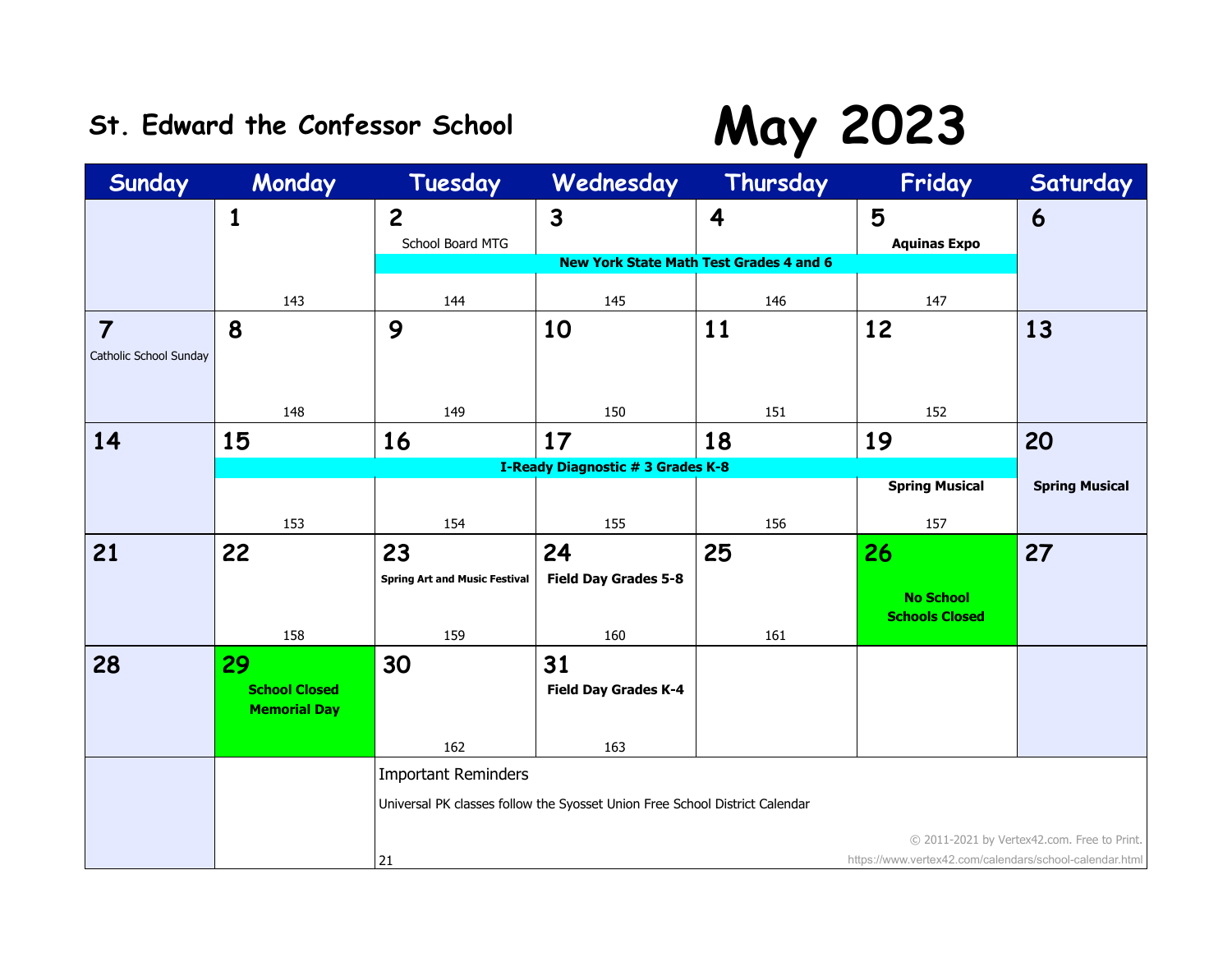### St. Edward the Confessor School **June 2023**

| Sunday | Monday                                          | Tuesday                      | Wednesday                                                                   | Thursday            | Friday                                                  | Saturday                                    |
|--------|-------------------------------------------------|------------------------------|-----------------------------------------------------------------------------|---------------------|---------------------------------------------------------|---------------------------------------------|
|        |                                                 |                              |                                                                             | 1                   | $\overline{c}$                                          | $\mathbf{3}$                                |
| 4      | 5                                               | 6<br>Band Concert 6 p.m.     | $\overline{7}$<br>8th Grade Banquet 6 p.m.                                  | 164<br>8            | 165<br>9<br>8th Grade Graduation 5 p.m.                 | 10                                          |
|        | 166                                             | 167                          | 168                                                                         | 169                 | 170                                                     |                                             |
| 11     | 12                                              | 13                           | 14                                                                          | 15                  | 16                                                      | 17                                          |
|        |                                                 |                              | N Moving up 10:30 a.m.                                                      | PK Moving up 1 p.m. | Acoustic Cafe 6 p.m.<br>K Moving up 1 p.m.              |                                             |
|        | 171                                             | 172                          | 173                                                                         | 174                 | 175                                                     |                                             |
| 18     | 19<br><b>Juneteenth</b><br><b>School Closed</b> | 20<br>11:30 Dismissal<br>176 | 21<br>11:30 Dismissal<br>Last day of School<br>177                          | 22                  | 23<br>Last Day of UPK<br>Moving Up                      | 24                                          |
| 25     | 26                                              | 27                           | 28                                                                          | 29                  | 30                                                      |                                             |
|        |                                                 | <b>Important Reminders</b>   |                                                                             |                     |                                                         |                                             |
|        |                                                 |                              | Universal PK classes follow the Syosset Union Free School District Calendar |                     |                                                         |                                             |
|        |                                                 |                              |                                                                             |                     |                                                         |                                             |
|        |                                                 |                              |                                                                             |                     | https://www.vertex42.com/calendars/school-calendar.html | © 2011-2021 by Vertex42.com. Free to Print. |
|        |                                                 |                              |                                                                             |                     |                                                         |                                             |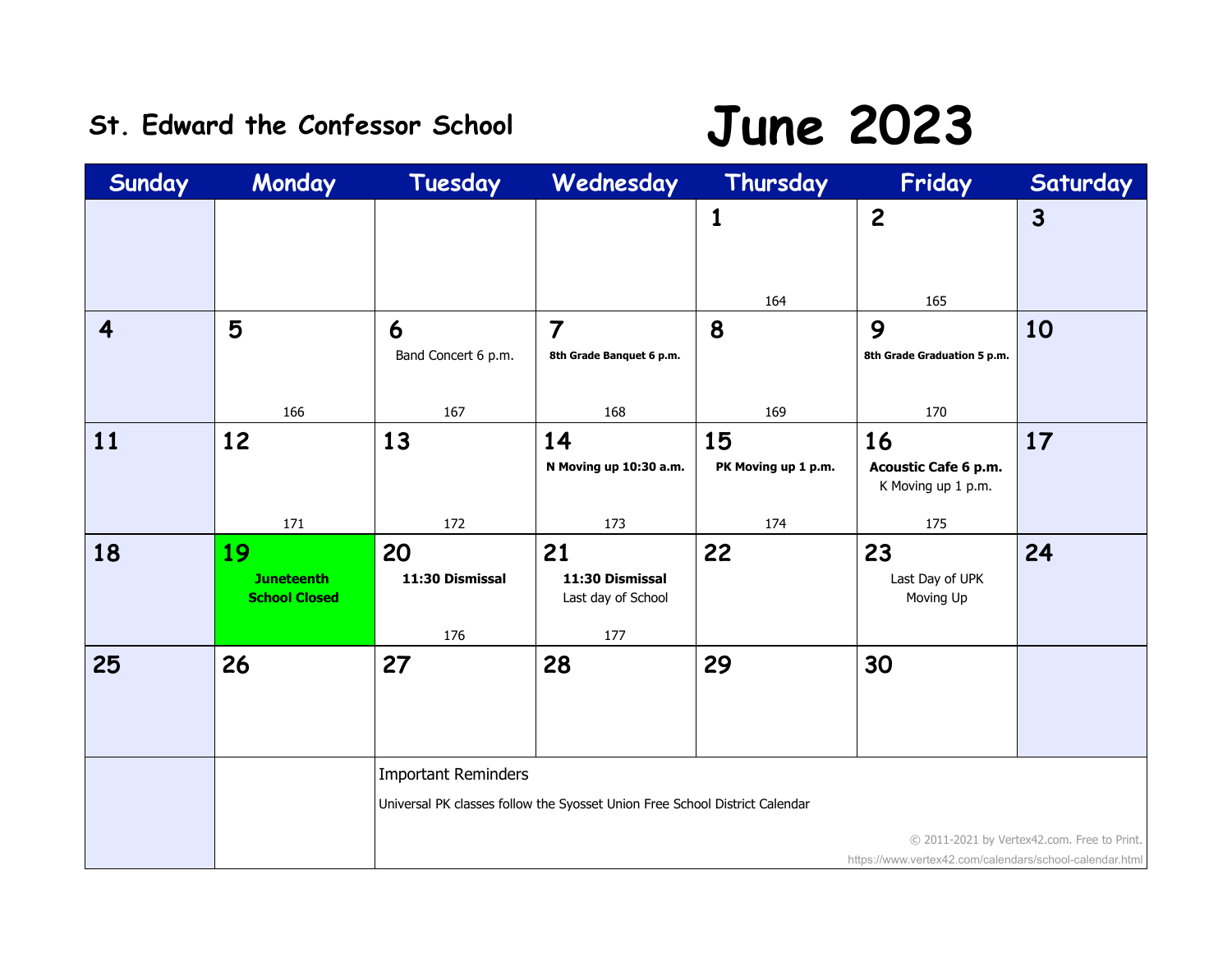# St. Edward the Confessor School **July 2023**

| Sunday         | Monday       | Tuesday                 | Wednesday | Thursday | Friday                                                  | Saturday                                    |
|----------------|--------------|-------------------------|-----------|----------|---------------------------------------------------------|---------------------------------------------|
|                |              |                         |           |          |                                                         | $\mathbf{1}$                                |
| $\overline{c}$ | $\mathbf{3}$ | $\overline{\mathbf{4}}$ | 5         | 6        | $\overline{7}$                                          | 8                                           |
| 9              | 10           | 11                      | 12        | 13       | 14                                                      | 15                                          |
| 16             | 17           | 18                      | 19        | 20       | 21                                                      | 22                                          |
| 23             | 24           | 25                      | 26        | 27       | 28                                                      | 29                                          |
| 30             | 31           | Important Reminders     |           |          | https://www.vertex42.com/calendars/school-calendar.html | C 2011-2021 by Vertex42.com. Free to Print. |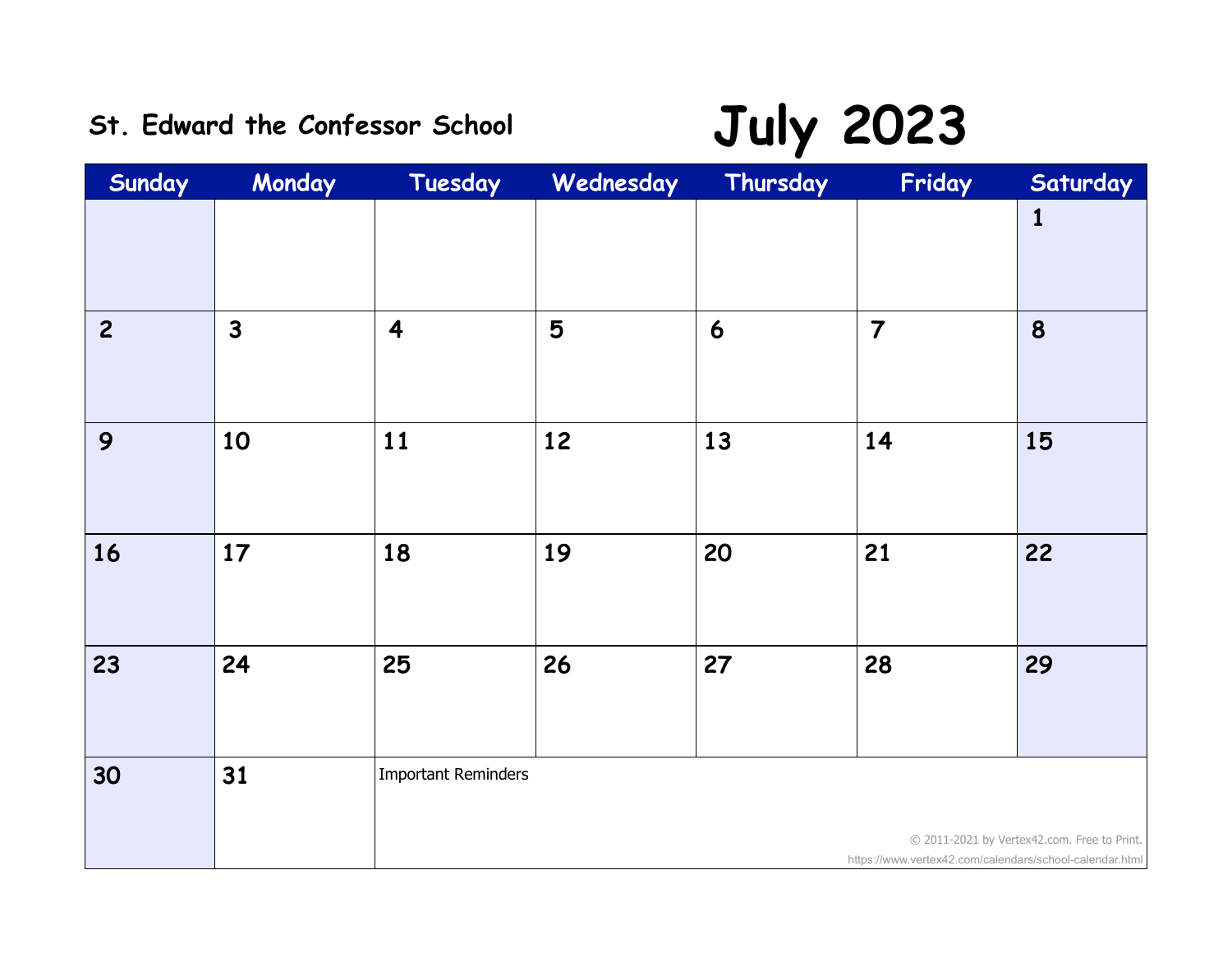### **St. Edward the Confessor School August 2023**

| Sunday | Monday         | Tuesday             | Wednesday      | Thursday     | Friday                                                  | Saturday                                    |
|--------|----------------|---------------------|----------------|--------------|---------------------------------------------------------|---------------------------------------------|
|        |                | $\mathbf{1}$        | $\overline{2}$ | $\mathbf{3}$ | $\overline{\mathbf{4}}$                                 | 5                                           |
| 6      | $\overline{7}$ | 8                   | 9              | 10           | 11                                                      | 12                                          |
| 13     | 14             | 15                  | 16             | 17           | 18                                                      | 19                                          |
| 20     | 21             | 22                  | 23             | 24           | 25                                                      | 26                                          |
| 27     | 28             | 29                  | 30             | 31           |                                                         |                                             |
|        |                | Important Reminders |                |              | https://www.vertex42.com/calendars/school-calendar.html | © 2011-2021 by Vertex42.com. Free to Print. |